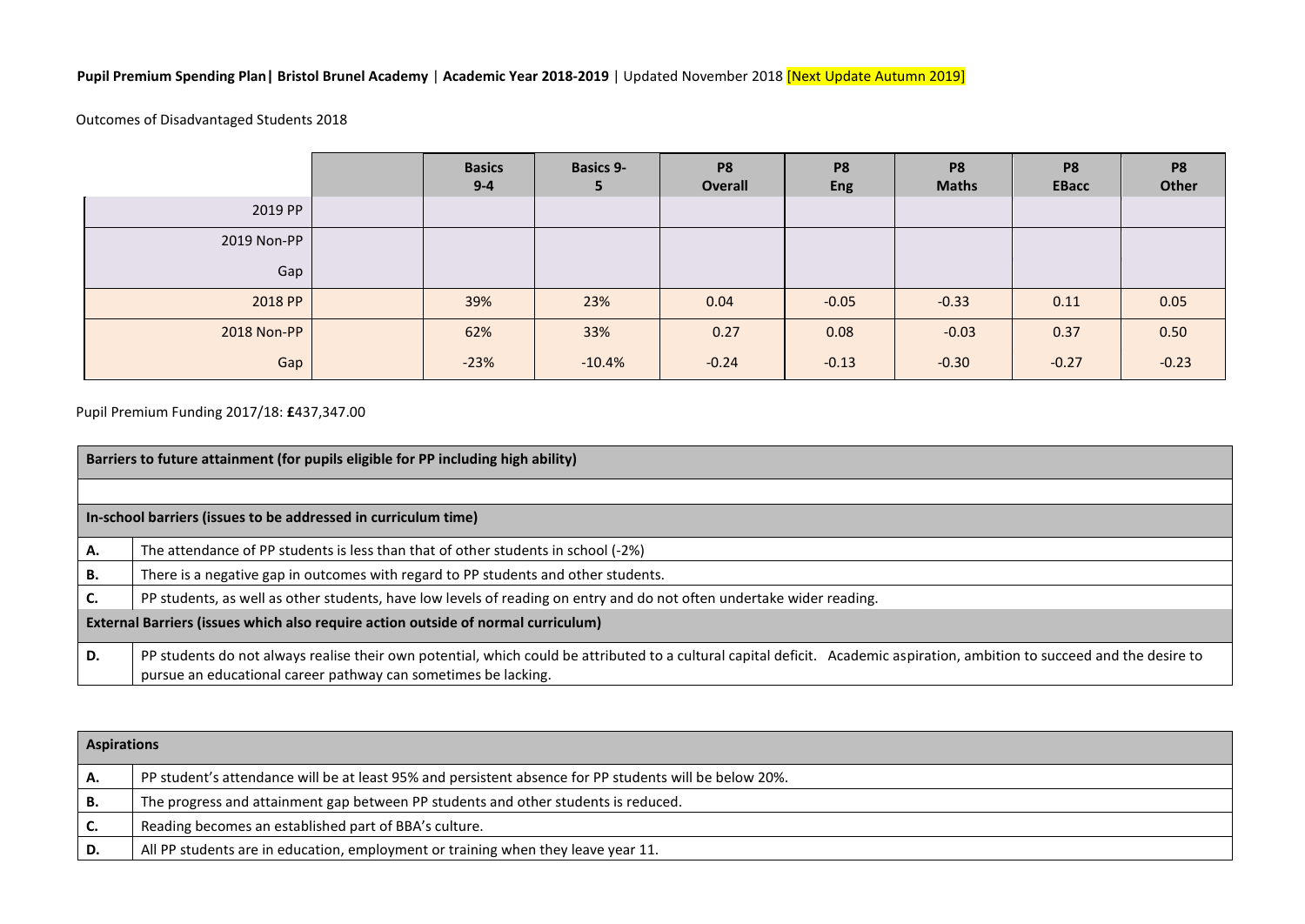**Core Aim One | Academy Improvement | Vice Principal**

Our students at Brunel are exceptional; they deserve the best in every aspect of their academy journey. Core Aim one will achieve this through rigorous evaluation, scrutiny and focusing colleagues on the delivery of outcomes.

**Core Aim** Two | **Teaching and Learning** | Assistant Principal

Teaching and Learning is our core business and ultimately provides students with the key to their future pathways. Core aim two will relentlessly pursue the teaching methods and strategies that foster a 'love of learning' and secure outcomes for students in examinations / accreditations while engaging and stimulating students' interests.

**Core Aim** Three | **Outcomes** | Assistant Principal

Achievement of exam outcomes provides students with the ability to take their next steps in to the world equipped with the accreditations they need. Core Aim three will achieve outcomes for students that are beyond what their prior data may suggest, an academy of outliers where we constantly find the most effective strategies that secure the outstanding outcomes our students deserve. We never use prior performance as an excuse only a reason for greater focus on the things that will help a student achieve.

**Core Aim** Four | **Culture and Ethos** | Assistant Principal

We are proud of our students at Bristol Brunel, so the ethos we provide for them needs to reflect the respect we show them. We value their education and will not make excuses for underperformance or students who distract from learning. We seek opportunities to celebrate achievements and success no matter how small. Core Aim four will lift the aspirations, self-confidence and self-awareness of every student in the academy through a rigorous focus on personal development, behaviour and welfare.

**Core Aim** Five | **Post-16 Performance** | Assistant Director Post-16

The academy continues to build a strong post 16 provision with the CLF post 16 team. We value the provision at BBA and our growing cohort of post 16 students represents that success we are achieving at key stage 4. Core Aim five will deliver achievement, teaching and CEIAG of an outstanding quality.

| $\overline{A}$ | Area of Spend                       | Contribution<br>from Pupil<br>Premium | Description of Intervention<br>*where identified by Sutton Trust/Hattie                                                                                                                                                                                                                                                                                                        | Intended Outcomes                                                                                                                                                                                     | Intended Impact of the Intervention<br>(KPI's)                                                                                                                                                                                                                                                                          | Impact of the Intervention (Autumn<br>2019) |
|----------------|-------------------------------------|---------------------------------------|--------------------------------------------------------------------------------------------------------------------------------------------------------------------------------------------------------------------------------------------------------------------------------------------------------------------------------------------------------------------------------|-------------------------------------------------------------------------------------------------------------------------------------------------------------------------------------------------------|-------------------------------------------------------------------------------------------------------------------------------------------------------------------------------------------------------------------------------------------------------------------------------------------------------------------------|---------------------------------------------|
|                | <b>English Lead</b><br>Practitioner | £3,000                                | Additional leadership and teaching specialism<br>secured to increase the quality of teaching and<br>learning in English. This improves the quality of<br>English teaching, enabling greater progress of PP<br>students regardless of ability. Lead Practitioner on<br>part TT.<br>Sutton Trust: Feedback +8 months Learning Styles +<br>2months reduced class size $+3$ months | To secure greater levels of<br>progress for students in English,<br>through the coaching and<br>intervention of English teaching.<br>This will increase the progress of<br>PP students within English | Progress in English KS3 to KS4 is good. All<br>lessons judged as Good or better. Both<br>achievement and attainment of PP<br>students has increased/decreased<br>Greater rates of progress in English KS3 to<br>KS4. Improved lesson grades achieved.<br>Both achievement and attainment of PP<br>students to increase. |                                             |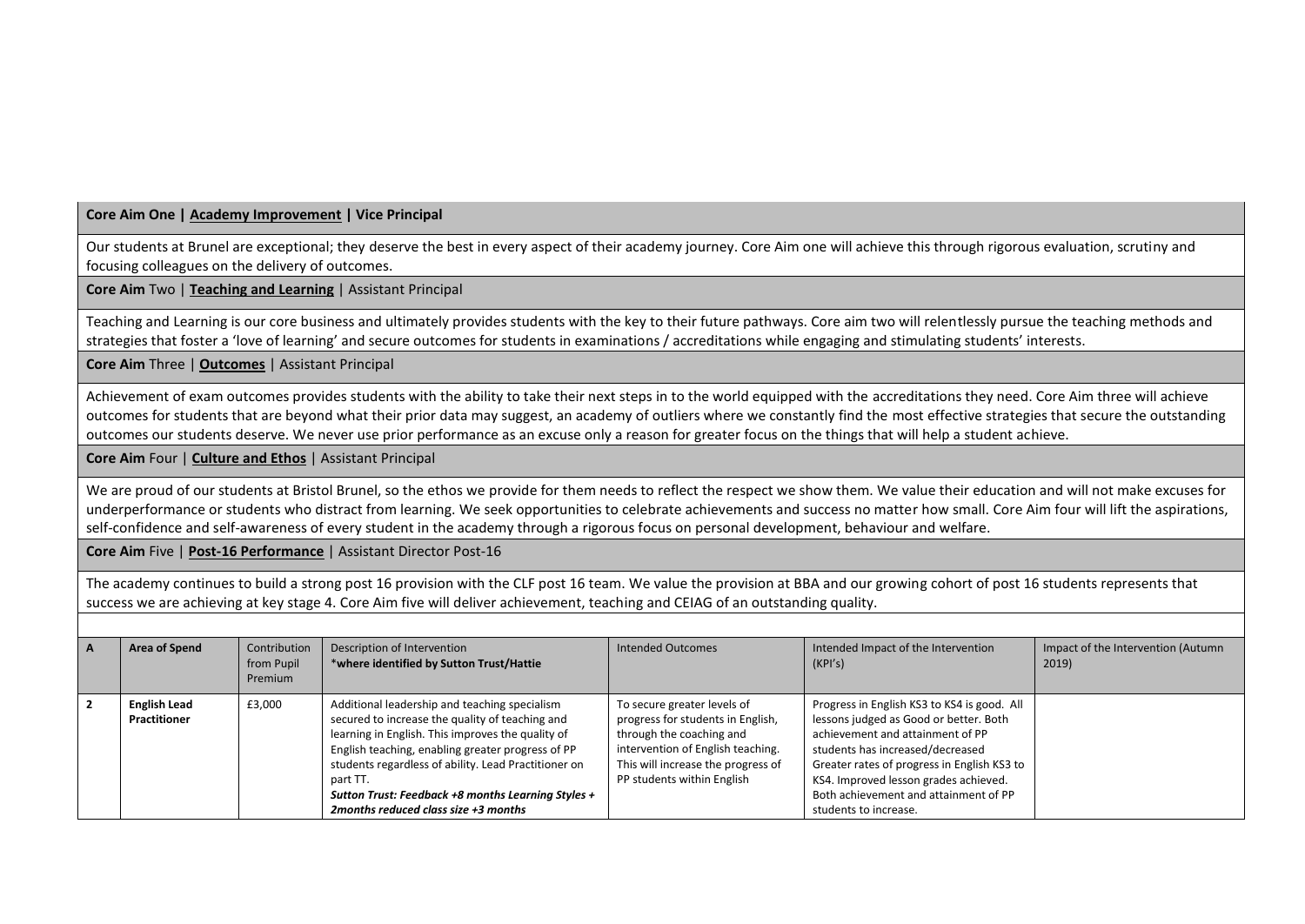| $\overline{2}$ | <b>Maths Lead</b><br><b>Practitioner</b>   | £3,000 | Additional leadership and teaching specialism<br>secured to increase the quality of teaching and<br>learning in Maths. This improves the quality of Maths<br>teaching, enabling greater progress of PP students<br>regardless of ability. Lead Practitioner on part TT.<br>Sutton Trust: Feedback +8 months Learning Styles +<br>2 months reduced class size $+3$ months        | To secure greater levels of<br>progress for students in Maths,<br>through the coaching and<br>intervention of Maths teaching.<br>This will increase the progress of<br>PP students within Maths        | Greater rates of progress in Maths KS3 to<br>KS4. Improved lesson grades achieved.<br>Both achievement and attainment of PP<br>students to increase.   |  |
|----------------|--------------------------------------------|--------|---------------------------------------------------------------------------------------------------------------------------------------------------------------------------------------------------------------------------------------------------------------------------------------------------------------------------------------------------------------------------------|--------------------------------------------------------------------------------------------------------------------------------------------------------------------------------------------------------|--------------------------------------------------------------------------------------------------------------------------------------------------------|--|
| $\overline{2}$ | <b>Science Lead</b><br><b>Practitioner</b> | £3,000 | Additional leadership and teaching specialism<br>secured to increase the quality of teaching and<br>learning in Science. This improves the quality of<br>Science teaching, enabling greater progress of PP<br>students regardless of ability. Lead Practitioner on<br>part TT.<br>Sutton Trust: Feedback +8 months Learning Styles +<br>2 months reduced class size $+3$ months | To secure greater levels of<br>progress for students in science,<br>through the coaching and<br>intervention of science teaching.<br>This will increase the progress of<br>PP students within science. | Greater rates of progress in Science KS3 to<br>KS4. Improved lesson grades achieved.<br>Both achievement and attainment of PP<br>students to increase. |  |

| 4 | <b>Support Groups</b>                                   | £4,000  | Outside provision (Hope's Place – both a girls' and<br>boys' self-esteem group) is brought into the Academy<br>to work with small groups to build social skills and<br>self-esteem.<br>Sutton Trust: Social and emotional learning +4<br>months                                                                                                                                                                                                                                                                                        | Specifically targeted at vulnerable<br>students to develop social skills<br>and self-esteem.                                                                                                                                                       | Attendance of the targeted students<br>improves, reduction in poor behaviour,<br>greater involvement in lessons. Highly<br>successful behaviour for learning system<br>has facilitated a reduction in poor<br>behaviour, greater involvement in<br>lessons.                                                                                                           |  |
|---|---------------------------------------------------------|---------|----------------------------------------------------------------------------------------------------------------------------------------------------------------------------------------------------------------------------------------------------------------------------------------------------------------------------------------------------------------------------------------------------------------------------------------------------------------------------------------------------------------------------------------|----------------------------------------------------------------------------------------------------------------------------------------------------------------------------------------------------------------------------------------------------|-----------------------------------------------------------------------------------------------------------------------------------------------------------------------------------------------------------------------------------------------------------------------------------------------------------------------------------------------------------------------|--|
| 4 | <b>Nurture Support</b><br>Groups                        | £26,000 | The Nurture Group is for Year 7 that supports some<br>of our less able students to transition into secondary<br>education; better supported through greater teacher<br>continuity, designated classroom and targeted<br>numeracy and literacy support. A good proportion of<br>students are PP students.<br>In KS3 & 4 study support groups (50% PP) are<br>timetabled targeted academic support and facilitate<br>the development of Life Skills through The Princes<br>Achieve Award.<br>Sutton Trust: Small group tuition +4 months | Students make good progress in Yr<br>7, close gaps and to support<br>students to transition into the<br>Academy. PP students to feel<br>success and go on to achieve good<br>levels of progress.                                                   | Levels of progress achieved, closing the<br>gap between outcomes of Base Camp and<br>non-Base Camp.<br>Greater student confidence & self-<br>esteem.                                                                                                                                                                                                                  |  |
| 4 | <b>Non-Teaching</b><br><b>Pastoral Support</b><br>PYL's | £45,000 | The Academy spends c.£220,000 on Pastoral<br>support. This makes a wide and deep impact of<br>students, particularly our PP students. Year Teams<br>focus not just on removing barriers to learning, but<br>on tracking and enhancing the achievement of<br>students. Deep involvement with families and<br>ensuring any disadvantaged for PP students is<br>reduced.<br>Sutton Trust: Social and emotional learning +4<br>months, Mentoring +1 month                                                                                  | Work tirelessly to ensure all<br>students are supported to attend<br>and achieve. PP students are<br>supported to make greater levels<br>of progress and that they do not<br>have any barriers to learning or<br>attendance caused by deprivation. | Absence levels for PP students are much<br>improved. Persistent Absence levels are<br>reducing. Fixed Term Exclusion levels are<br>much reduced on previous academic year.<br>Increase in levels of expected and good<br>progress by Year Team. Reduction in<br>lesson "score 4s", reduction in call outs by<br>Year, recording progress of PP and comp<br>to non-PP. |  |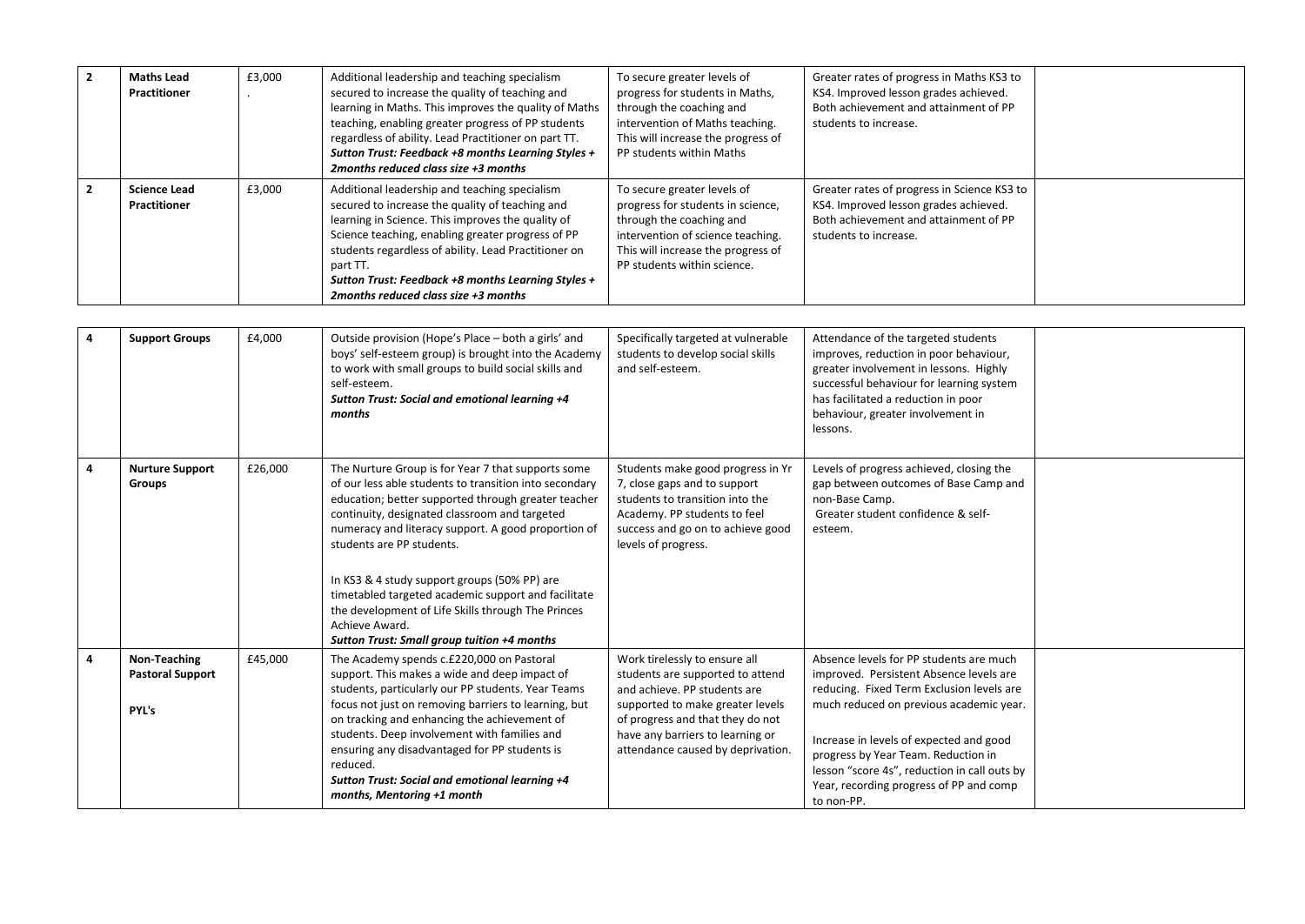|   | <b>Teaching Pastoral</b><br>Support<br>AYL's | £18,000 | The Academy spends c.£220,000 on Pastoral<br>support. This makes a wide and deep impact of<br>students, particularly our PP students. Year Teams<br>focus not just on removing barriers to learning, but<br>on tracking and enhancing the achievement of<br>students. Deep involvement with families and<br>ensuring any disadvantaged for PP students is<br>reduced.<br>Sutton Trust: Social and emotional learning +4<br>months, Mentoring +1 month | Work tirelessly to ensure all<br>students are supported to attend<br>and achieve. PP students are<br>supported to make greater levels<br>of progress and that they do not<br>have any barriers to learning or<br>attendance caused by deprivation. | Increase in levels of expected and good<br>progress by Year Team. Reduction in<br>lesson "score 4s", reduction in call outs by<br>Year, recording progress of PP and comp<br>to non-PP. |  |
|---|----------------------------------------------|---------|-------------------------------------------------------------------------------------------------------------------------------------------------------------------------------------------------------------------------------------------------------------------------------------------------------------------------------------------------------------------------------------------------------------------------------------------------------|----------------------------------------------------------------------------------------------------------------------------------------------------------------------------------------------------------------------------------------------------|-----------------------------------------------------------------------------------------------------------------------------------------------------------------------------------------|--|
|   | <b>Careers Advisor</b>                       | £10,000 | To support students to have and realize future<br>aspirations; providing targeted and specific support<br>for students to secure pathways and reduce<br>numbers of NEETs. PP students proportionately<br>supported by this provision to increase PP<br>progression. Sutton Trust: Mentoring +1 month                                                                                                                                                  | Enable more PPs to realise the<br>enabling power of education and<br>that what they do now directly<br>impacts on their future. Reduce<br>the number of NEETs.                                                                                     | Number of NEETs over time. Expected and<br>good progress of PP students.<br>Greater Future Focus within the Academy.                                                                    |  |
| 4 | <b>Attendance Officer</b>                    | £12,000 | Supporting students where barrier to achievement<br>is attendance. Working with families to raise<br>aspiration and engagement in education. Sutton<br>Trust: Mentoring +1 month                                                                                                                                                                                                                                                                      | Enable more PPs to realize the<br>importance of attendance in<br>aspirations and achievement.                                                                                                                                                      | Attendance of PP will rise over time to be<br>at least in line with peers. Attendance of<br>all students will be above 95%                                                              |  |

| $\mathbf{2}$ | <b>Mathematics TA</b>                  | £6,000  | Jointly funded by PP and Y7 Catch Up Funding.<br>Supporting students in Mathematics who need<br>additional tuition to close the gap with their peers.<br><b>Sutton Trust: Teaching Assistants +1 month, Small</b><br>group tuition +4 months and one to one tuition +5<br>months                                                                                                                                                                                                                                                                                    | Enable PP students to close the<br>gap in attainment between them<br>and their peers.                                                                                 | Progress of PP students will accelerate<br>enabling gaps in attainment to close.                                                                                                                                                                                 |  |
|--------------|----------------------------------------|---------|---------------------------------------------------------------------------------------------------------------------------------------------------------------------------------------------------------------------------------------------------------------------------------------------------------------------------------------------------------------------------------------------------------------------------------------------------------------------------------------------------------------------------------------------------------------------|-----------------------------------------------------------------------------------------------------------------------------------------------------------------------|------------------------------------------------------------------------------------------------------------------------------------------------------------------------------------------------------------------------------------------------------------------|--|
| 3            | <b>SLT Extended Roles</b>              | £15,000 | To deliver more rigour in tracking and intervening on<br>students, including PP students, who are non-moving<br>and not achieving expected and good progress from<br>Year 7 to 9. Ensuring a range of strategies are used in<br>subjects and with individuals to track, intervene and<br>accelerate progress. Coordinating intervention from<br>Year and Curriculum Leaders and seeking and sharing<br>best practice for shifting students.<br>Sutton Trust: Small group tuition +4 months,<br>reduced class size $+3$ months and one to one tuition<br>$+5$ months | More students make<br>expected/good levels of progress;<br>Quality of tracking and<br>intervention improves. Greater<br>student progression through KS3               | Evidence of impact of Literacy strategy<br>clear from Reading metrics in most year<br>groups<br>Numbers of students making expected<br>and good levels of progress. Attainment<br>grows in Year 7,8 and 9. Reducing the<br>number of months behind students are. |  |
| 4            | Inclusion &<br>Safeguarding<br>Manager | £16,000 | Extended SLT role to support acute cases of<br>behaviour that requires alternative provision. This<br>role also seeks to improve behaviour management<br>within classrooms. Manages all negotiated transfers<br>in and out of the Academy. Ensures consistency of<br>sanction and rebuild is applied. Good proportion of<br>PP students involved.<br><b>Sutton Trust: Behaviour Interventions +4 months</b>                                                                                                                                                         | To ensure that where students<br>struggle to make progress and<br>show the right attitude within the<br>Academy, that appropriate,<br>alternative provision is found. | Alternative provisions, revolving door<br>interventions and negotiated transfers<br>have all served to reduce fixed term<br>exclusion instances. In addition, no<br>permanent exclusions have happened in<br>the academic year.                                  |  |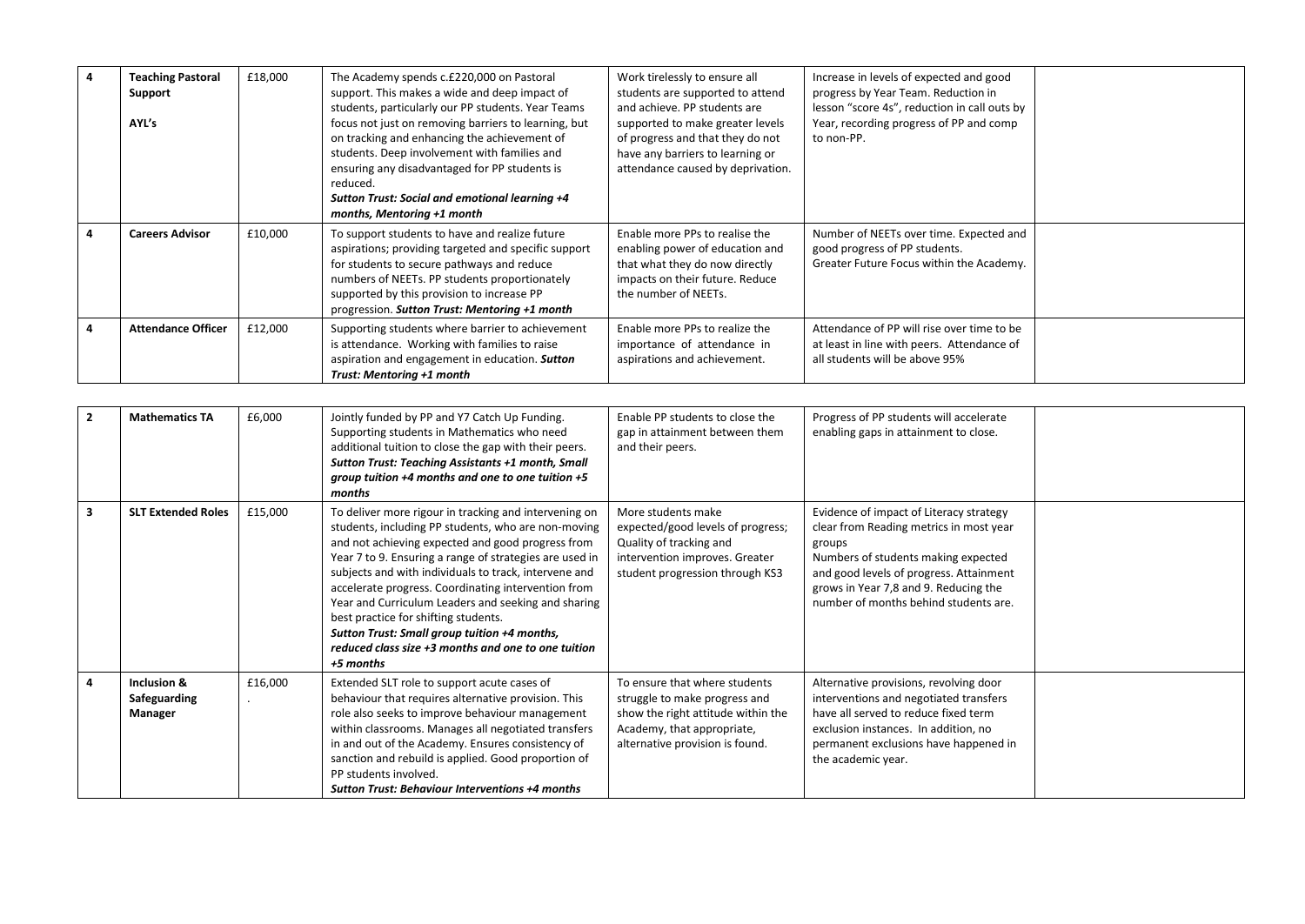| $\overline{\mathbf{3}}$ | 'The Hub' - Maths<br><b>Teacher</b>     | £21,000 | Smaller Class Sizes and increased intervention,<br>improved teacher continuity and a greater core<br>subject resource to support all "non-moving"<br>students and secure greater levels of expected<br>progress.<br>Sutton Trust: Small group tuition +4 months,<br>reduced class size +3 months                                                       | Increased expected and good<br>levels of progress achieved.<br>Improved continuity, class size and<br>intervention possible. Improved PP<br>progress and attainment. | Quality and continuity of the timetable.<br>Class sizes, amount of flexibility to<br>intervene. Amount of expected and good<br>progress achieved  |  |
|-------------------------|-----------------------------------------|---------|--------------------------------------------------------------------------------------------------------------------------------------------------------------------------------------------------------------------------------------------------------------------------------------------------------------------------------------------------------|----------------------------------------------------------------------------------------------------------------------------------------------------------------------|---------------------------------------------------------------------------------------------------------------------------------------------------|--|
| 3                       | 'The Hub' - English<br><b>Teacher</b>   | £21,000 | Smaller Class Sizes and increased intervention,<br>improved teacher continuity and a greater core<br>subject resource to support all "non-moving"<br>students and secure greater levels of expected<br>progress.<br>Sutton Trust: Small group tuition +4 months,<br>reduced class size +3 months                                                       | Increased expected and good<br>levels of progress achieved.<br>Improved continuity, class size and<br>intervention possible. Improved PP<br>progress and attainment. | Quality and continuity of the timetable.<br>Class sizes, amount of flexibility to<br>intervene. Amount of expected and good<br>progress achieved. |  |
| $\overline{\mathbf{3}}$ | 'The Hub' $-$<br><b>Primary Teacher</b> | £21,000 | Smaller Class Sizes and increased intervention,<br>improved teacher continuity and a greater core<br>subject resource to support all "non-moving"<br>students and secure greater levels of expected<br>progress.<br>Sutton Trust: Small group tuition +4 months,<br>reduced class size +3 months, Reading<br><b>Comprehension Strategies +5 months</b> | Increased expected and good<br>levels of progress achieved.<br>Improved continuity, class size and<br>intervention possible. Improved PP<br>progress and attainment. | Quality and continuity of the timetable.<br>Class sizes, amount of flexibility to<br>intervene. Amount of expected and good<br>progress achieved. |  |
| 4                       | <b>Student Counsellor</b>               | £18,000 | Full Time Counsellor employed to work with<br>vulnerable individuals, a higher than proportion of<br>which are PP students. More than 60% of students<br>currently accessing this service are PP.<br>Sutton Trust: Social & emotional learning +4months                                                                                                | A number of vulnerable students.<br>including PP are supported to<br>overcome social, emotional and<br>mental health difficulties.                                   | Anonymous case studies of success with a<br>number of students.                                                                                   |  |

| <b>Summer School</b>                     | £6,000  | Year 6 students attend Summer School to support<br>transition and secure early progress-literacy and<br>numeracy.<br>Sutton Trust: Summer Schools +2 months                                                                                                                                                                                                | Students achieve early progress and<br>enjoy smooth transition to BBA.                                                                                             | Attendance in the summer and individual<br>successes                                                                               |  |
|------------------------------------------|---------|------------------------------------------------------------------------------------------------------------------------------------------------------------------------------------------------------------------------------------------------------------------------------------------------------------------------------------------------------------|--------------------------------------------------------------------------------------------------------------------------------------------------------------------|------------------------------------------------------------------------------------------------------------------------------------|--|
| <b>Alternative Provision</b>             | £20.000 | Across the Academic Year a few students who are our<br>most challenging require alternative provision. We<br>have a wide range of outside agencies and provision<br>that we use. A proportion of which are used by PP<br>students to enable them to have more appropriate<br>provision for their needs.<br>Sutton Trust: Behaviour Interventions +4 months | hose students who require<br>alternative provision are supported<br>into placements in a timely fashion<br>and that these lead to sustained<br>improvement.        | Number of successful alternative placements<br>successfully completed. Improvements in<br>achievement and attitude/individual      |  |
| <b>Engage Studio</b><br><b>Provision</b> | £45,000 | The Studio (Engage) provides an Alternative provision<br>for students who find Main Stream more difficult. This<br>provides more appropriate support for a few, some of<br>which are PP students.<br><b>Sutton Trust: Behaviour Interventions +4 months</b>                                                                                                | To enable a few students to access a<br>revolving door provision that<br>provides small group support, of site,<br>to support students to remain in<br>mainstream. | Number of students who are successfully<br>support through the Studio to return to the<br>Academy and achieve good qualifications. |  |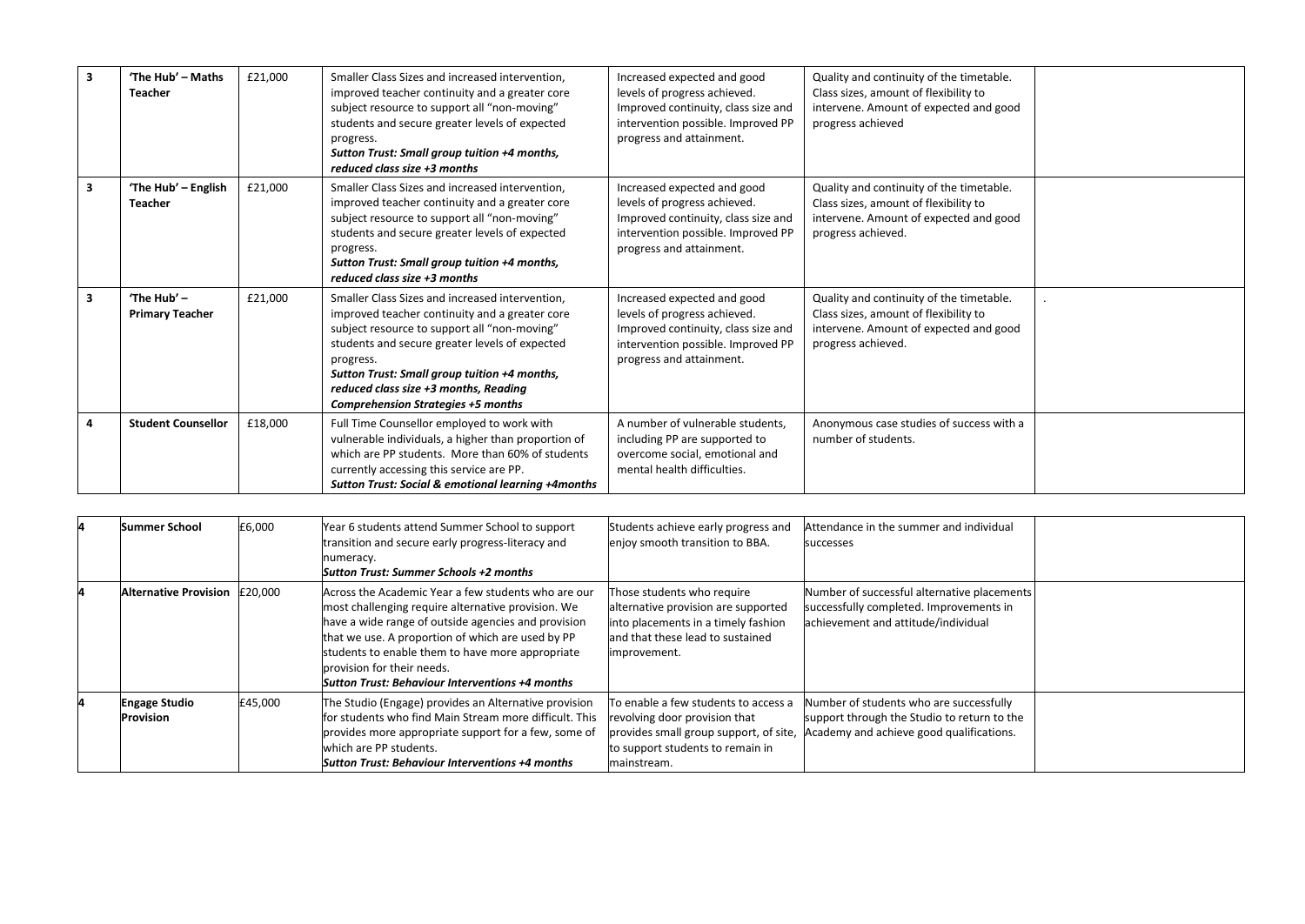|                | Learning £52,000<br>Personal<br>Centre - PLC    |         | Personalised Learning Centre (PLC) provides behaviour<br>support and intervention for some of our most<br>vulnerable/difficult students. These belong to the PLC<br>family and enjoy wrap around support to remove<br>barriers and allow students to more successfully access<br>their learning. High proportion of PP students.<br><b>Sutton Trust: Behaviour Interventions +4 months</b> | To support some our most<br>vulnerable and challenging students<br>to be successful within the Academy.<br>Wrap around support and ability to<br>conduct productive/learning focused<br>sanctions.    | Number of students supported. Number of<br>successful PLC students within mainstream<br>and rates of progress and demonstration of<br>improved attitudes.                                                                                                                                          |  |
|----------------|-------------------------------------------------|---------|--------------------------------------------------------------------------------------------------------------------------------------------------------------------------------------------------------------------------------------------------------------------------------------------------------------------------------------------------------------------------------------------|-------------------------------------------------------------------------------------------------------------------------------------------------------------------------------------------------------|----------------------------------------------------------------------------------------------------------------------------------------------------------------------------------------------------------------------------------------------------------------------------------------------------|--|
|                | <b>Breakfast Club</b>                           | £27,000 | Breakfast provided to all students free of charge to<br>ensure access to food at the start of the Academy<br>Day. Students, particularly PP, are encouraged to<br>attend - increased subsidy this year. Year Teams to<br>direct students toward the provision. *Not<br>evidenced by Sutton or Hattie                                                                                       | PP students so that they are ready to<br>learn and eating healthy food at the<br>start of each Academy Day.                                                                                           | Ensure the availability of breakfast for Number of breakfasts served to increase<br>over time – securing as many PP students as<br>possible.                                                                                                                                                       |  |
|                | <b>Uniform</b>                                  | £1,600  | Students in need, who have financial difficulties are<br>given uniform where appropriate. A number of PP<br>students benefit from this opportunity that increases<br>inclusion and removes a barrier to learning. <b>Sutton</b><br><b>Trust: Uniform 0 months</b>                                                                                                                          | PP students who do not have full<br>uniform are given item free of charge.                                                                                                                            | Number of students receiving free uniform.                                                                                                                                                                                                                                                         |  |
| $\overline{2}$ | <b>Homework</b><br><b>Planners</b>              | £150    | A number of homework planners are funded so that<br>where these are required, any financial requirement<br>is removed for our PP students. Sutton Trust:<br>Homework +5 months,                                                                                                                                                                                                            | are re-issued without charge.                                                                                                                                                                         | PP students who do not have planners Number of students receiving free planner.<br>Amount of HW completed.                                                                                                                                                                                         |  |
| k              | Exam Revision classes £7,000<br>and preparation |         | Revision classes run during Half Term and the Easter<br>break to ensure all students prepare for external<br>examinations. Including @Bristol days. Number of<br>whom will be PP students. Cost of opening Academy<br>and staffing.<br>*Not evidenced by Sutton or Hattie                                                                                                                  | PP students with others supported to<br>attend the Academy in holidays to<br>revise and perform better in exams.                                                                                      | Number of students attending and<br>performance within exams.                                                                                                                                                                                                                                      |  |
| 4              | <b>Hardship Fund</b>                            | £3,000  | This fund is used to provide additional<br>resources, uniform, school trips, extra-curricular<br>etc for students who are Pupil Premium. *Not<br>evidenced by Sutton or Hattie                                                                                                                                                                                                             | Ensure that no students, regardless<br>of economic background, are left<br>unable to access provision or extra-<br>curricular.                                                                        | Ensure that no students, regardless of<br>economic background, are left unable to<br>access provision or extra-curricular.                                                                                                                                                                         |  |
| 4              | PP Rewards Fund                                 | £5,000  | A specific fund of money to reward exceptional<br>participation or encourage raising aspirations for<br>pupil premium students.                                                                                                                                                                                                                                                            | Ensure that specific funding is<br>available to reward students for<br>exceptional performance or<br>commitment to learning.                                                                          | Rewards following literacy strategy<br>initiatives has included Kindles and books<br>along with some sport and exercise<br>related prizes.                                                                                                                                                         |  |
| 4              | <b>Leader of Learning</b><br>Support            | £8,000  | Aspects of this role include mentoring and support of<br>Children in Care (Looked After Children).<br>Sutton Trust: Social and emotional learning +4<br>months, Mentoring +1 month                                                                                                                                                                                                         | Support and provide mentoring for<br>all Children in Care (Looked After<br>Children) to ensure their full needs<br>are met within the Academy.                                                        | Outcomes for CiC improve. In addition, all<br>CiC have confirmed progression pathway.<br>Highly effective CiC representative also<br>has taken up post as Academy Councilor.<br>Responsible for several systems changes,<br>and is key member of team for some of<br>our most vulnerable students. |  |
| 4              | <b>Enrichment</b><br>Provision                  | £18,000 | Additional leadership and teaching specialism<br>secured to increase the quality of extra-curricular<br>provision. Extra-curricular activities are to be<br>developed through clubs, trips and workshops.<br>Sutton Trust: Outdoor Education +4 months, Sports<br>participation +1 month                                                                                                   | To introduce a range of outdoor<br>and adventurous activities that will<br>develop students' self-confidence,<br>perseverance and resilience which<br>will be transferable to an academic<br>context. | Increased aspiration of disadvantaged<br>student. Number of PP student engaging<br>in extra-curricular provision increases and<br>is aligned with that of other students.                                                                                                                          |  |